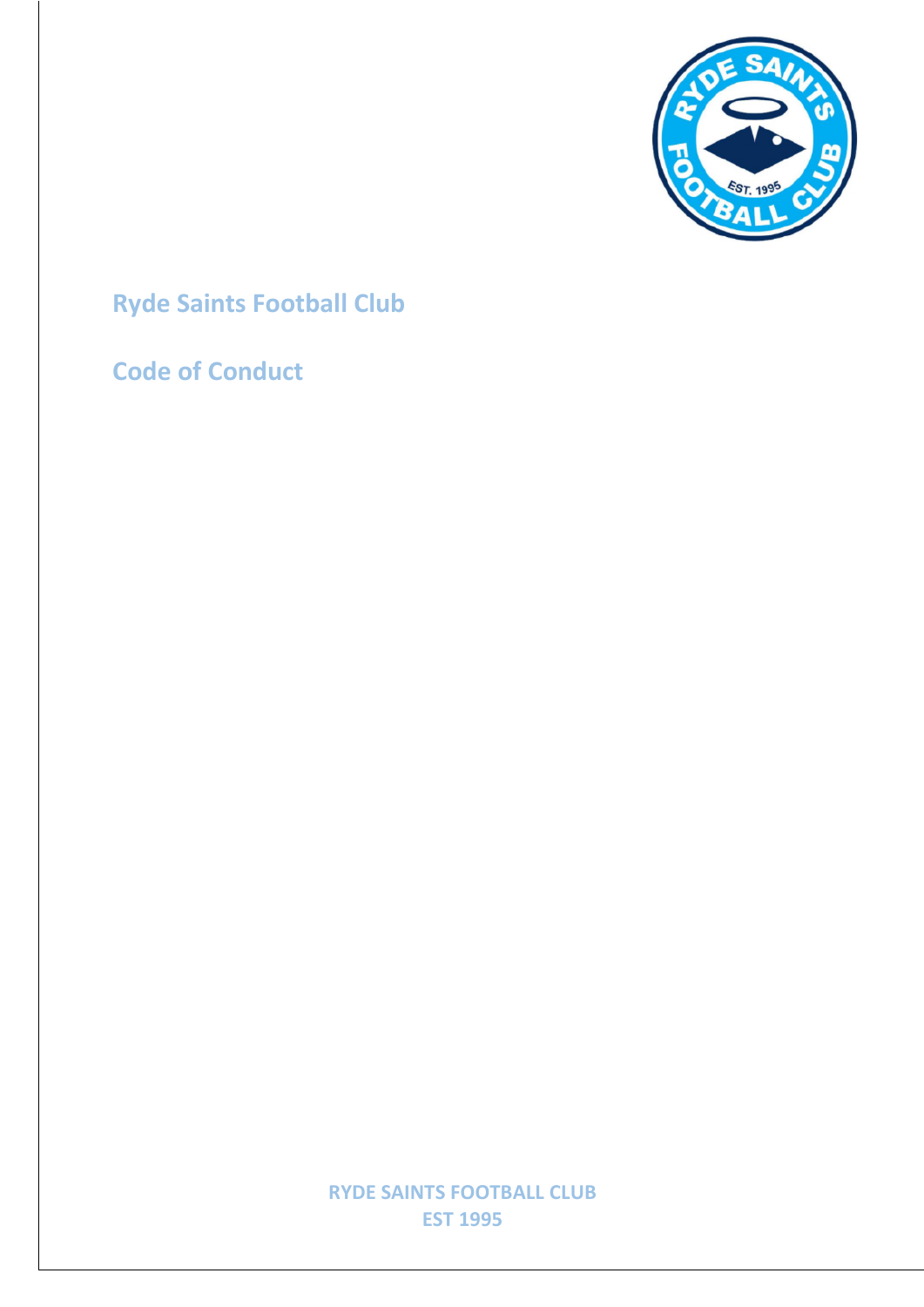

## **Part 1: Club-Wide Founding Principles**

*Introduced by club founder Des Murphy in 1995*

- Honesty with each other is of the highest importance.
- Players of all ability are made welcome at training.
- 100% effort is always expected on the field.
- All commitments should be made and kept wherever possible.
- Enthusiasm should influence team selection, with managers taking into account who is at training, and how they perform while there.
- Self-discipline in language and conduct should be maintained on and off the field.
- Ryde Saints should seek to be as professional as possible at all times, with full squads, linesmen and officials available, all persons on time, correct kit ready, and facilities that support play.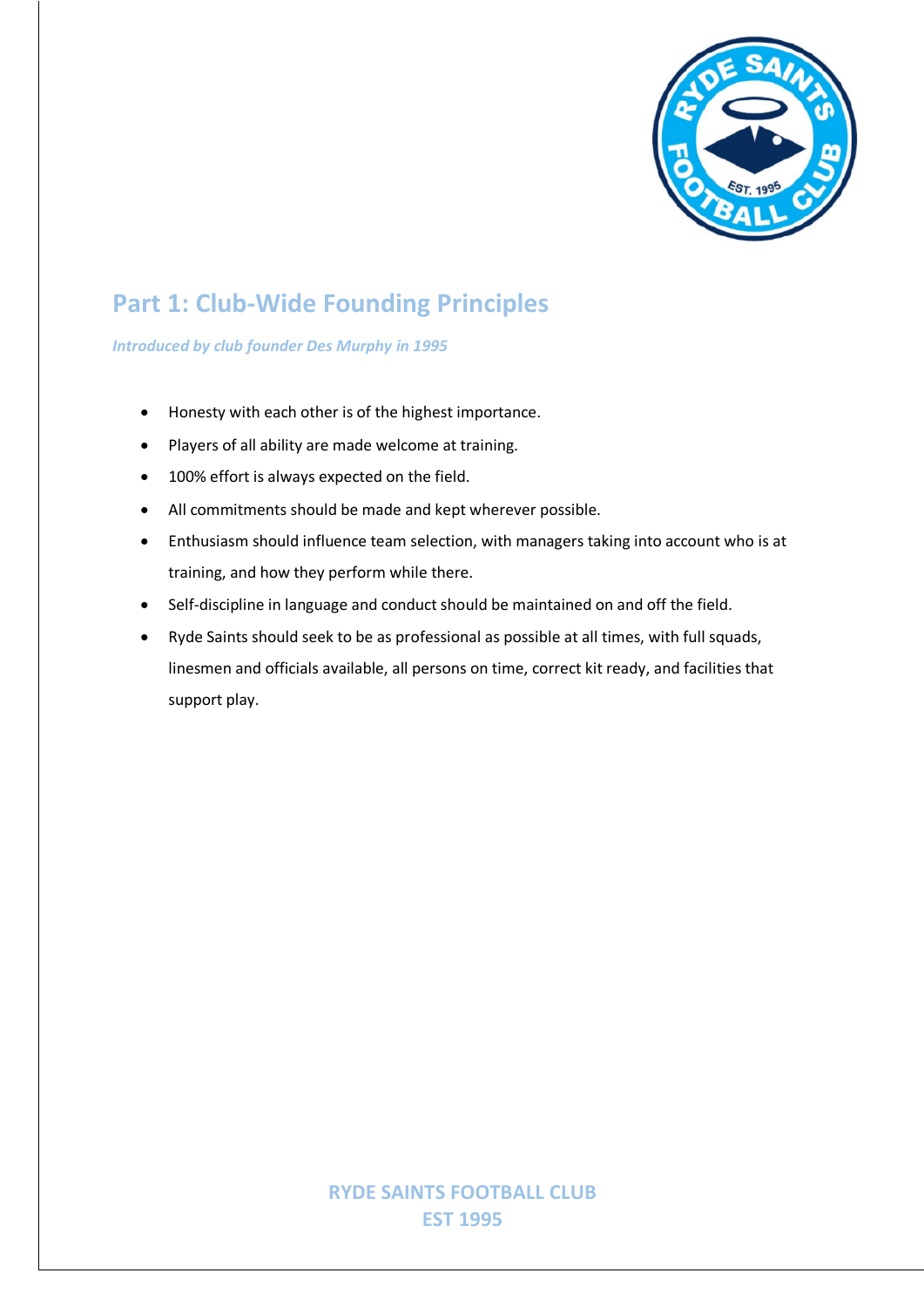

## **Part 2: Team Selection Principles**

*Introduced by first team manager Stuart Hopper in 2003*

Squad selection is at the discretion of the Managers. Where two or more sides play within the same age category, if any player declines to play in the team he has been selected for, this renders him ineligible to play for any other team on the same day.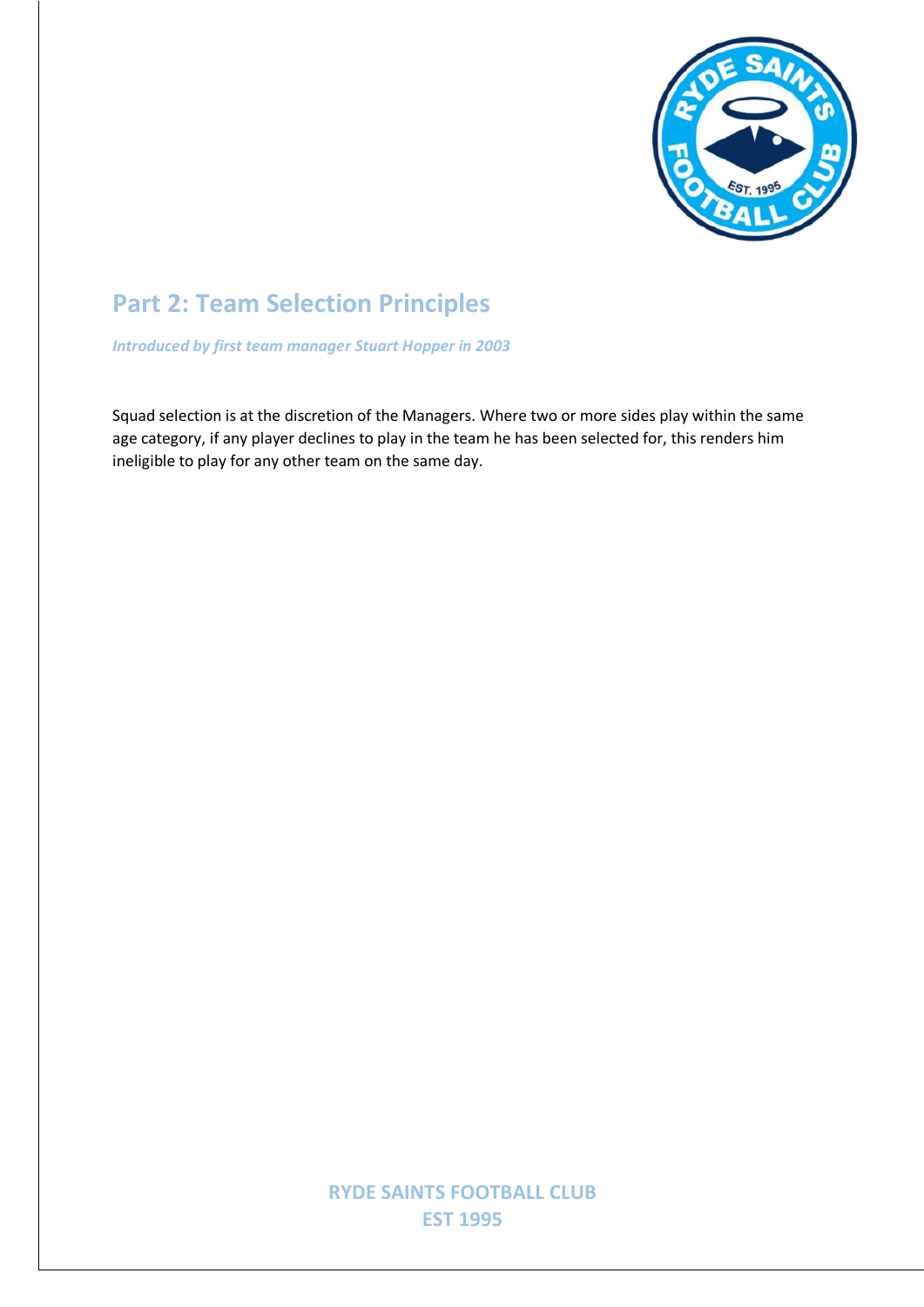

## **Part 3: Football Philosophy**

#### *Introduced by first team manager Andy Brown in 2014*

All managers, coaches and players across the youth and adult sectors are expected to promote and implement the 6F's club footballing philosophy, which encourages the following:

- Fitness.
- Fighting spirit.
- Formation.
- Focus.
- Finishing.
- Fun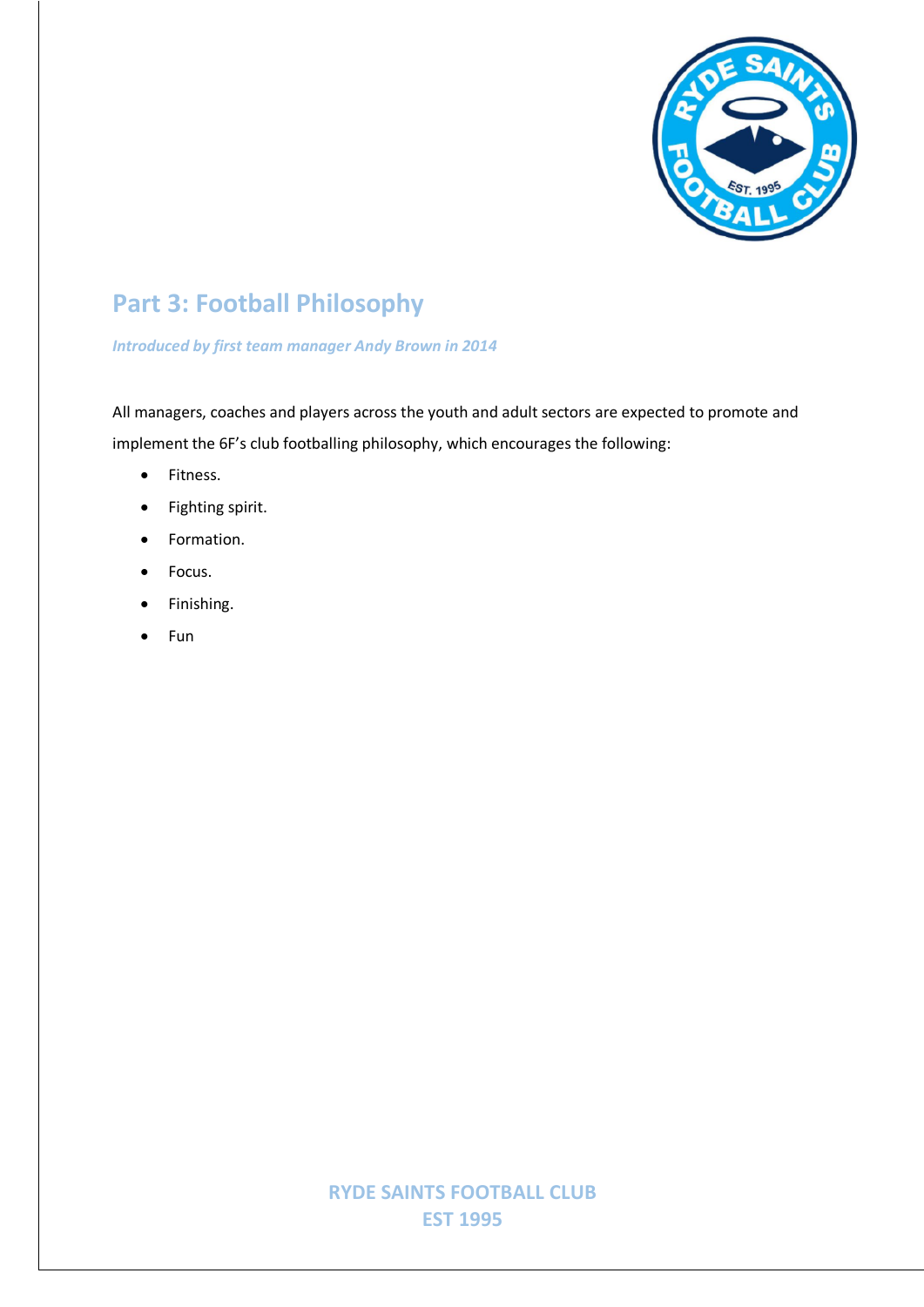

## **Part 4: Players Code of Conduct**

#### *Updated by Ryde Saints Club Welfare Officer Dave Sweet in 2021*

All Ryde Saints players are respectfully reminded that the below is required when representing Ryde Saints Football Club:

- To adhere to the Laws of the game.
- To display and promote high standards of behaviour.
- To promote Fair Play.
- To always Respect the Match Officials decisions.
- To never engage in public criticism of the match officials.
- To never ever engage in offensive, insulting, or abusive language.
- To never engage in bullying, intimidation or harassment (please see the club's standalone anti-bullying policies).
- To remember everyone makes mistakes.
- To win or Lose with dignity.
- To shake hands with the opposing team and the Referee at the end of the game.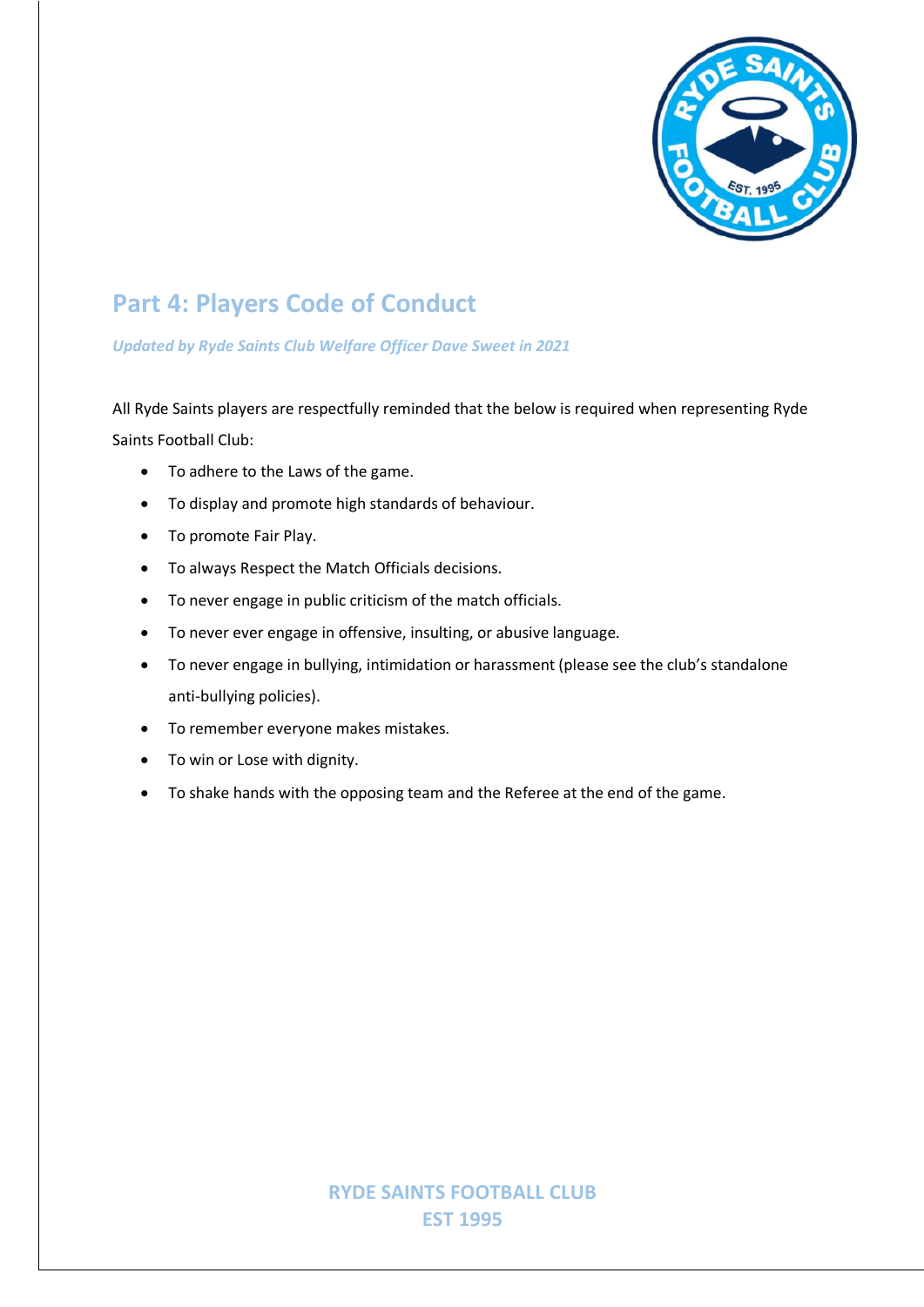

## **Part 5: Parents, Guardians or Supporters Code of Conduct**

#### *Updated by Ryde Saints Club Welfare Officer Dave Sweet in 2021*

All Ryde Saints parents, guardians and supporters are respectfully reminded that the below is required when attending a Ryde Saints Football Club game:

- To applaud effort and good play as well as success.
- To always Respect the Match Officials decisions.
- To remain outside the field of play and in the designated spectator area.
- To allow the coach do their job and not confuse players by giving instructions
- To avoid criticising a player for making a mistake this is part of learning.
- To encourage the players to respect the match officials and opposition.
- To never engage in, or tolerate, offensive, insulting or abusive language or behaviour.

Parents, guardians and supporters engaging in such behaviour may, as a consequence:

- Be issued with a verbal warning from a club official.
- Be required to meet with the club Welfare Officer.
- Be required to meet with the club committee.
- Be obliged to undertake an FA education course.
- Be obliged to leave the match venue by the club.
- Be requested by the club not to attend future games.
- Be requested to leave the club, along with any dependents.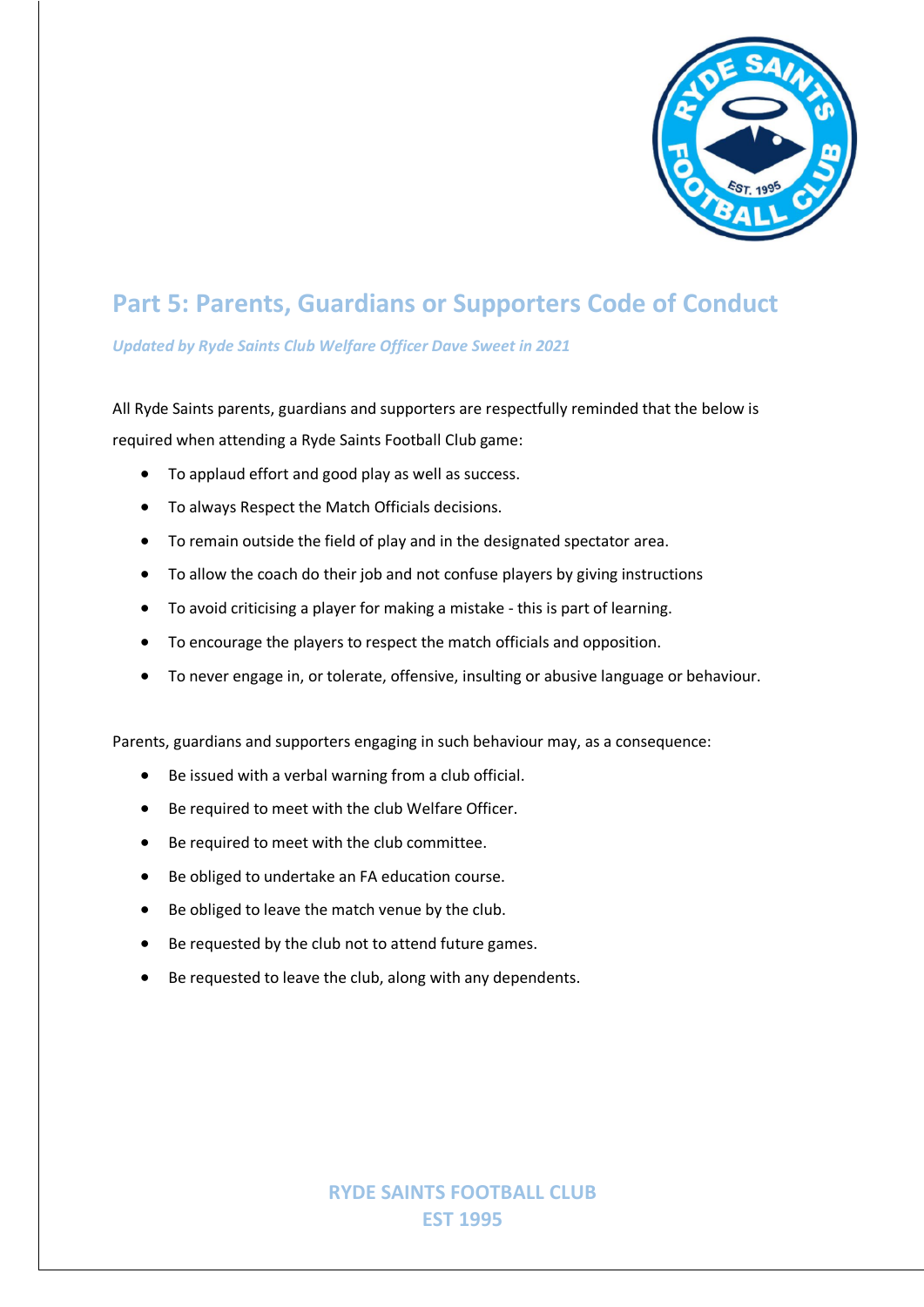

## **Part 6: Club Referees and Assistants Code of Conduct**

*Updated by Ryde Saints Club Welfare Officer Dave Sweet in 2021*

All Ryde Saints referees and assistants are at all times respectfully reminded that the below is required when participating in Ryde Saints Football Club activities:

- To be honest and completely impartial at all times.
- To apply the Laws of the Game fairly and consistently.
- To manage the game in a positive, calm and confident manner.
- To deal appropriately with all instances of violence, aggression, foul play and unsporting behaviour.
- To never tolerate offensive, insulting, or abusive language from players or Club Officials.
- To set a positive personal example by promoting good behaviour and showing respect to everyone involved in the game.
- To communicate effectively with the players and encourage fair play.
- To complete and submit accurate concise reports or other administration where required.